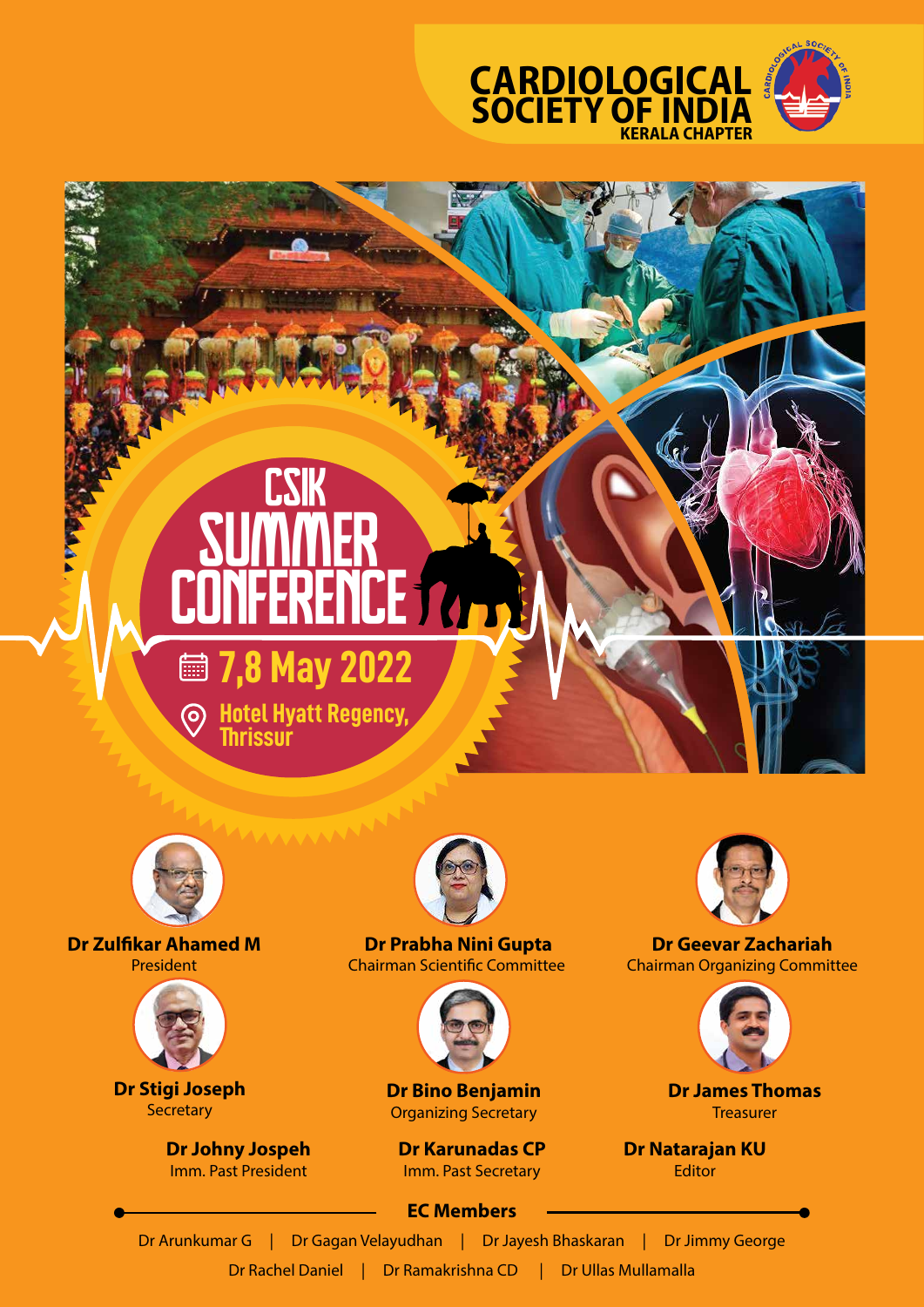### **Scientific Program**

#### **09:30 AM - 10:30 AM Session I Free Paper Award;**

**Ignited Minds At Work (7+2)**

| <b>Time</b>      | Topic                                          | <b>Judges</b>               |
|------------------|------------------------------------------------|-----------------------------|
| 09:30 - 10:30 AM | <b>Free Paper Award; Ignited Minds At Work</b> | <b>Dr Anil Kumar R</b>      |
|                  |                                                | Dr Ashokan Nambiar C        |
|                  |                                                | $\frac{1}{2}$ Dr Ashraf S M |
|                  |                                                |                             |

#### **10:30 AM – 11:30 AM Session ll Novel Ideas and New Drugs; Advantage Patient (7+2)**

| <b>Time</b>        | <b>Topic</b>                                                         | <b>Speaker</b>             | <b>Chairpersons</b>                                                     |
|--------------------|----------------------------------------------------------------------|----------------------------|-------------------------------------------------------------------------|
| $10:30 - 10:39$ AM | <b>Cangrelor in ACS and elsewhere;</b><br>A new kid in the block?    | <b>Dr Praveen Velappan</b> | Dr Abhilash T G<br><b>Dr Anil Roby</b><br>Dr Padmaja N P<br>Dr Suresh K |
| $10:39 - 10:48$ AM | Aspirin free antiplatelet therapy; Is it<br>feasible, Is it safe?    | Dr Arun Kumar G            |                                                                         |
| $10:48 - 10:57$ AM | Finerenone and eplerenone in CKD;<br>Who is the fairer?              | <b>Dr Jimmy George</b>     |                                                                         |
| $10:57 - 11:06$ AM | Inclisiran in ASCVD: The cholesterol<br>basher                       | Dr Jayaprakash VL          |                                                                         |
| $11:06 - 11:15$ AM | Statin myopathy; An uncommon<br>tragedy?                             | <b>Dr Anoop Gopinath</b>   |                                                                         |
| $11:15 - 11:24$ AM | Triglyceride rich lipoproteins and<br>ASCVD; Is there a strong link? | Dr Sheeba George           |                                                                         |

# **11:30 AM – 12:15 PM**

#### **Session III Preventive Cardiology Session; Providing A Safety Net (12+2)**

| Time               | <b>Topic</b>                                                                                 | <b>Speaker</b>       | <b>Chairpersons</b>            |
|--------------------|----------------------------------------------------------------------------------------------|----------------------|--------------------------------|
| $11:30 - 11:44$ AM | <b>Prevention of RHD in low and middle</b> :<br>income groups. Do we have a new<br>strategy? | Dr Prabha Nini Gupta | Dr Abdul Khader S              |
| $11:44 - 11:58$ AM | Weight loss regimens; Do they really<br>work?                                                | Dr Johny Joseph      | Dr Kunhali K<br>Dr Sujay Ranga |
| $11:58 - 12:12$ PM | <b>ASCVD risk score and prescribing</b><br>statins; A status report                          | Dr Ullas R Mullamala |                                |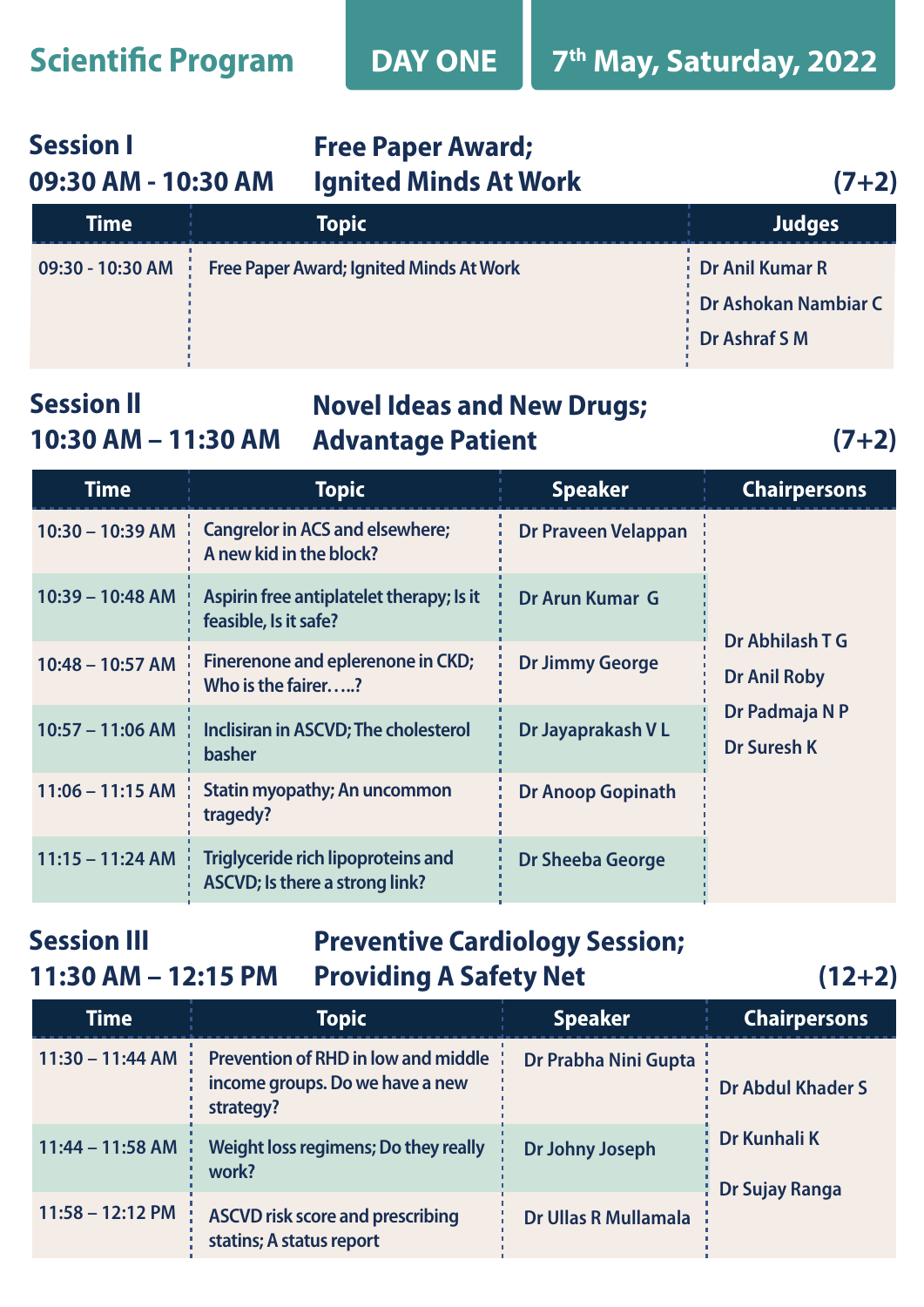### **12:15 – 1:15 PM Session IV**

#### **Of Heart Failure, ECG and EPS**

**(10+4)**

| <b>Time</b>                | <b>Topic</b>                                                               | <b>Speaker</b>                       | <b>Chairpersons</b>                            |
|----------------------------|----------------------------------------------------------------------------|--------------------------------------|------------------------------------------------|
| $12:15 - 12:29$ PM         | Update on digoxin in HF and AF; A<br>new life for an old friend?           | Dr George Koshy A                    |                                                |
| $12:29 - 12:43 \text{ PM}$ | LQTS : Clinical dilemmas in diagnosis;<br>from new born to the adult       | Dr Natarajan KU                      | <b>Dr Anees Thajudeen</b>                      |
| $12:43 - 12:57 \text{ PM}$ | Electrocardiography in CRT; Before,<br>during and after                    | <b>Dr Ajit Thachil</b>               | Dr George Koshy<br><b>Dr Praveen Sreekumar</b> |
| $12:57 - 01:11$ PM         | Flecainide challenge in brugada<br>syndrome; Old idea or novel<br>thought? | <b>Dr Narayanan</b><br>Namboodiri KK |                                                |

**1:15 PM The Lunch Beckons**



#### **1:45 – 2:45 PM Session V**

#### **Cardiogenic Shock; Nightmare for the Patient**

| <b>Time</b>                 | <b>Topic</b>                                                                              | <b>Speaker</b>            | <b>Chairpersons</b>                              |
|-----------------------------|-------------------------------------------------------------------------------------------|---------------------------|--------------------------------------------------|
| Part I<br>$1:45 - 2:00$ PM  | <b>ECMO</b> in primary PCI in cardiogenic<br>shock; A worthy comrade in arms.<br>$(12+3)$ | <b>Dr Deepak Davidson</b> | <b>Dr Balakrishnan K P</b><br><b>Dr Rajesh G</b> |
| Part II<br>$2.00 - 2.45$ PM | CD session on cardiogenic shock; The<br>moving tales                                      |                           | <b>Dr Raveendran P</b><br>Dr Jayakumar T G       |

## **2:45 – 3:55 PM**

#### **Session VI Imaging Session ; The Power of Pixels**

| <b>Time</b>                | <b>Topic</b>                                          | <b>Speaker</b>      | <b>Chairpersons</b>                       |
|----------------------------|-------------------------------------------------------|---------------------|-------------------------------------------|
| $02:45 - 03:00$ PM         | Time to think beyond ejection<br>fraction? $(12+3)$   | Dr Vijayaraghavan G | : Dr George Thayil                        |
| $03:00 - 03:10 \text{ PM}$ | <b>Echocardiography in covid patients:</b><br>$(8+2)$ | Dr Karunadas CP     | Dr Markose KP<br><b>Dr Mathew Abraham</b> |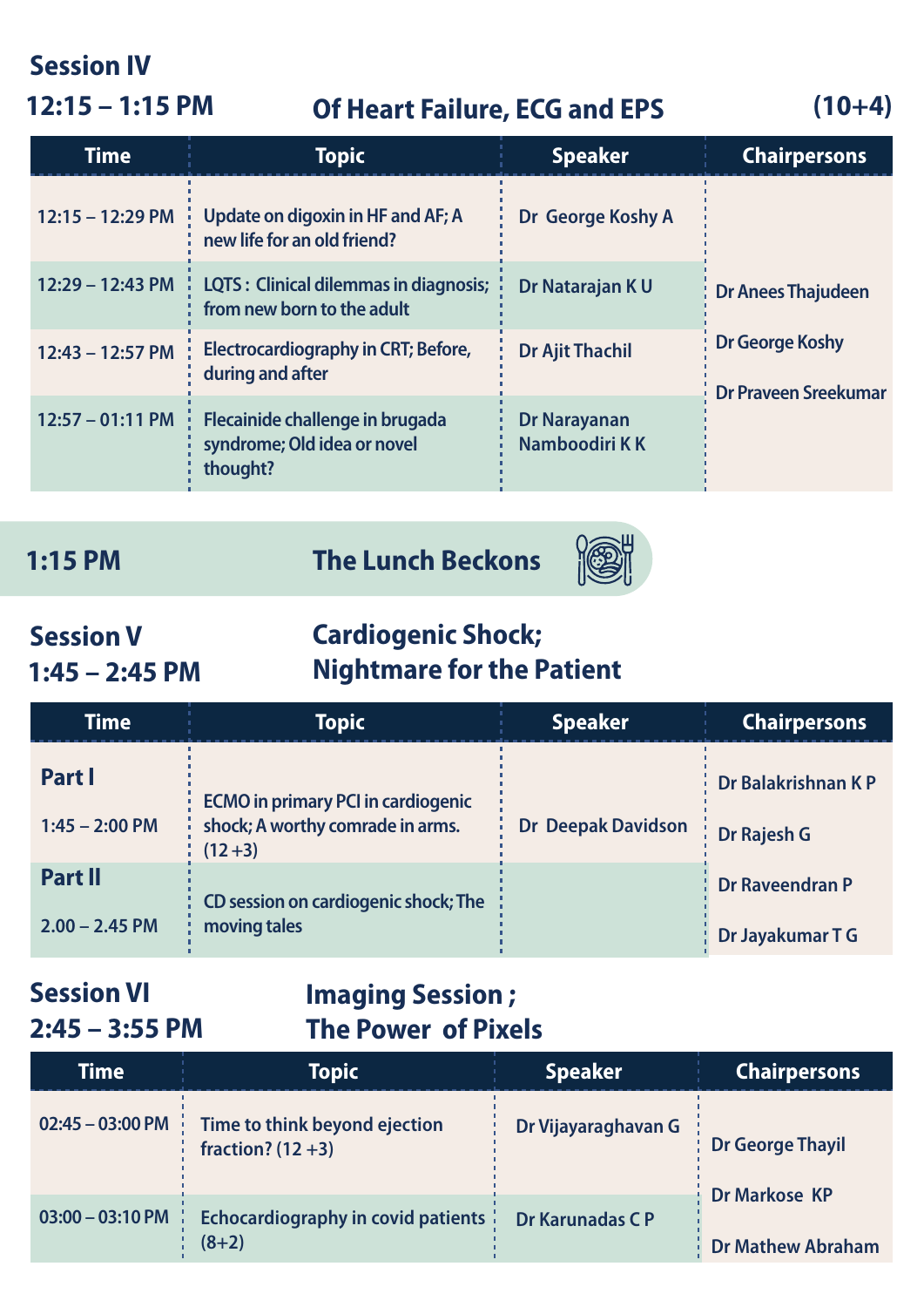| <b>Time</b>        | <b>Topic</b>                                                      | <b>Speaker</b>                     | <b>Chairpersons</b>   |
|--------------------|-------------------------------------------------------------------|------------------------------------|-----------------------|
| $03:10 - 03:25$ PM | Echocardiography in a severely<br>dyspneic patient (12+3)         | Dr Rajan Joseph<br><b>Manjuran</b> | <b>Dr Raju George</b> |
| $03:25 - 03:35$ PM | <b>ICE</b> in structural heart disease<br>interventions $(8+2)$   | Dr Arun Gopi                       | <b>Dr Rony Mathew</b> |
| $03:35 - 03:50$ PM | <b>OCT; Obtaining classic images and</b><br>optimizing PCI (12+3) | Dr Bahuleyan C G                   | Dr Syam N             |
| $03:50 - 04:00$ PM | <b>IVUS</b> ; The magic of intracoronary<br>images $(8+2)$        | Dr Sajan Narayanan                 |                       |

**4:00 – 4:30 PM INAUGURATION**



#### **4:30 – 5:00 PM Session VII**

#### **Annual Oration**

| Time               | Topic                 | <b>Speaker</b>          | <b>Chairpersons</b>                           |
|--------------------|-----------------------|-------------------------|-----------------------------------------------|
| $04:30 - 05:00$ PM | <b>Annual Oration</b> | <b>Dr Govindan Unni</b> | $\frac{1}{2}$ Dr Chacko K A<br>Dr Koshy Eapen |

# **5:00 – 6:10 PM**

#### **Session VII Cardiovascular Data; 'Made in India'**

**(8)**

| Time                       | <b>Topic</b>                                | <b>Speaker</b>                       | <b>Chairpersons</b>    |
|----------------------------|---------------------------------------------|--------------------------------------|------------------------|
| $05:00 - 05:08$ PM         | <b>ACS quick</b>                            | Dr Mohanan P P                       |                        |
| $05:08 - 05:16$ PM         | <b>Acute HF registry</b>                    | Dr Stigi Joseph                      | Dr Jayagopal P B       |
| $05:16 - 05:24 \text{ PM}$ | <b>AF</b> registry                          | Dr Bahuleyan C G                     |                        |
| $05:24 - 05:32$ PM         | <b>CRP</b> registry                         | Dr Geevar Zachariah                  | Dr Mohanan K S         |
| $05:32 - 05:40 \text{ PM}$ | <b>PARK registry</b>                        | Dr Jabir A                           | Dr Sasikumar M         |
| $05:40 - 05:48 \text{ PM}$ | <b>LQTS - Molecular analysis</b>            | <b>Dr Narayanan</b><br>Namboodiri KK | Dr Venugopal K         |
| $05:48 - 05:56$ PM         | <b>Genetic data on FHL in South Indians</b> | Dr Krishnakumar B                    | <b>Dr Vinod Thomas</b> |
| $05:56 - 06:04$ PM         | LBBB pacing and QRS morphology<br>study     | <b>Dr Nitin Parashar</b>             |                        |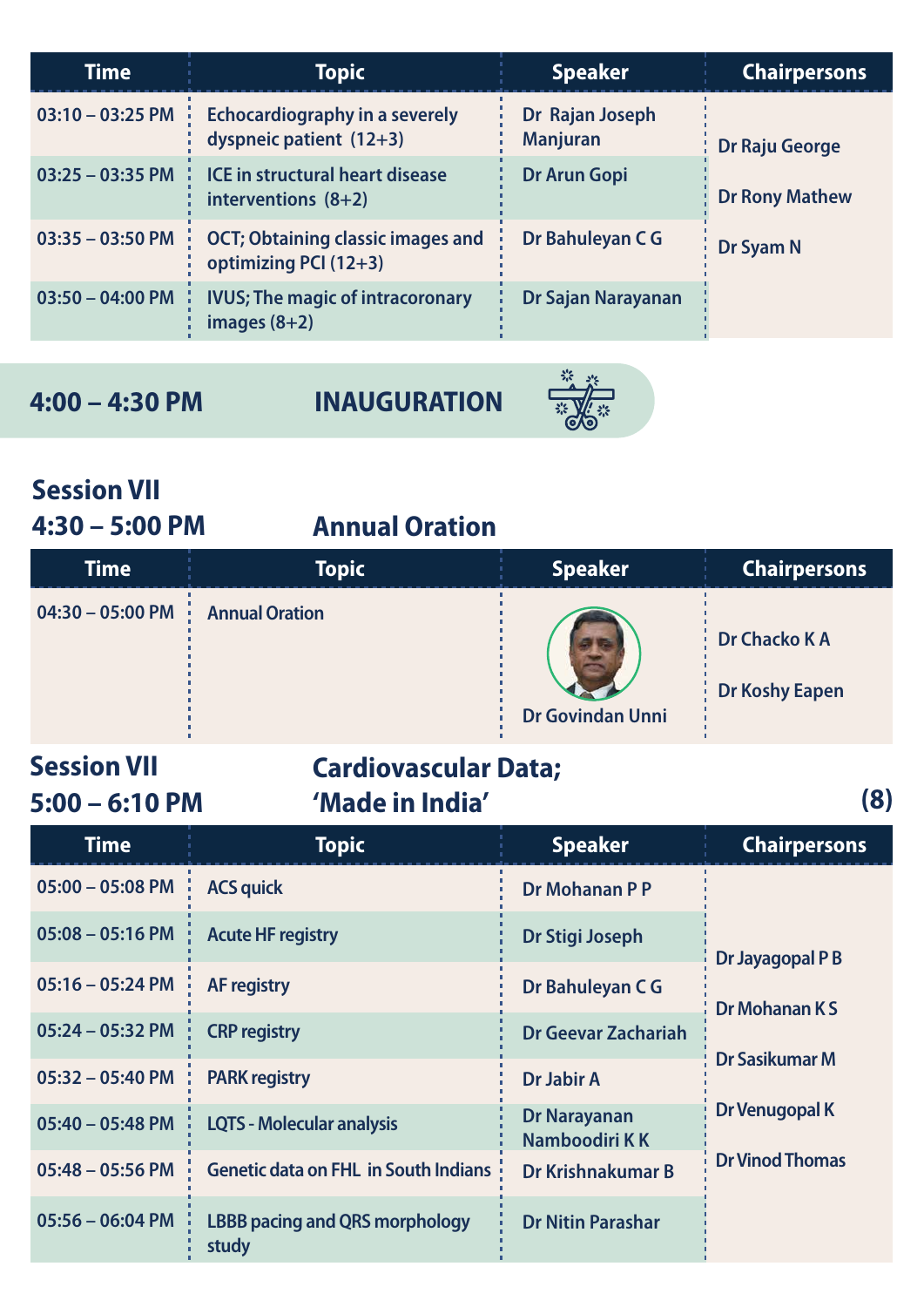| <b>Session IX</b><br>$6:15 - 7:15$ PM                            | <b>Cardiology Quiz:</b><br><b>In Pursuit of Excellence</b> |                                      |                                                  |  |
|------------------------------------------------------------------|------------------------------------------------------------|--------------------------------------|--------------------------------------------------|--|
| Time                                                             |                                                            | <b>Quiz Masters</b>                  | <b>Referees</b>                                  |  |
| $06:15 - 07:15$ PM                                               | <b>Cardiology Quiz:</b><br>In pursuit of excellence        | Dr Bino Benjamin<br>Dr Sajan Ahmad Z | Dr George Koshy A<br><b>Dr Zulfikar Ahamed M</b> |  |
| 'On The Water Front'<br><b>7:15 PM</b><br><b>The Festivities</b> |                                                            |                                      |                                                  |  |
|                                                                  |                                                            |                                      |                                                  |  |
| <b>Scientific Program</b>                                        | <b>DAY TWO</b>                                             |                                      | 8 <sup>th</sup> May, Sunday, 2022                |  |
| <b>Coccion I</b>                                                 |                                                            |                                      |                                                  |  |

#### **9:30 – 10:00 AM Session I**

| $9:30 - 10:00$ AM  |                                                              | <b>Mini Symposium on HF Management</b> |                                            |
|--------------------|--------------------------------------------------------------|----------------------------------------|--------------------------------------------|
| Time               | <b>Topic</b>                                                 | <b>Speaker</b>                         | <b>Chairpersons</b>                        |
| $09:30 - 09:45$ AM | ARNI in the management of HF;<br>: Trials and practice 2022  | <b>Dr Nanda Kumar S</b>                | $\frac{1}{2}$ Dr Asokan P K                |
| $09:45 - 10:00$ AM | ARNI therapy - Initiation and<br>continuation in HF with CKD | <b>Dr Shafeeq Mattummal</b>            | Dr Bijumon P R<br><b>Dr Eapen Punnoose</b> |

### **10:00 – 10:40 PM Session II**

#### **Of Entry, Stents and Leads (10+2)**

| <b>Time</b>              | Topic                                                                                                         | <b>Speaker</b>         | <b>Chairpersons</b>        |
|--------------------------|---------------------------------------------------------------------------------------------------------------|------------------------|----------------------------|
| $10:00 - 10:12$ AM :     | <b>Below knee interventions in critical</b><br>limb ischaemia - From Angiosomes to:<br><b>Tarsal approach</b> | <b>Dr James Thomas</b> | Dr Prasannakumar CK        |
| $10:12 - 10:24$ AM $\pm$ | 'Home made' stents, balloon<br>embedded technique and<br>demystifying CTO                                     | Dr Vinaya Kumar        | Dr Ramakrishna<br>Pillai V |
|                          | 10:24 – 10:36 AM : Conducting system pacing; Which<br>leads and where to place them.                          | Dr Abhilash SP         | Dr Ullas C S               |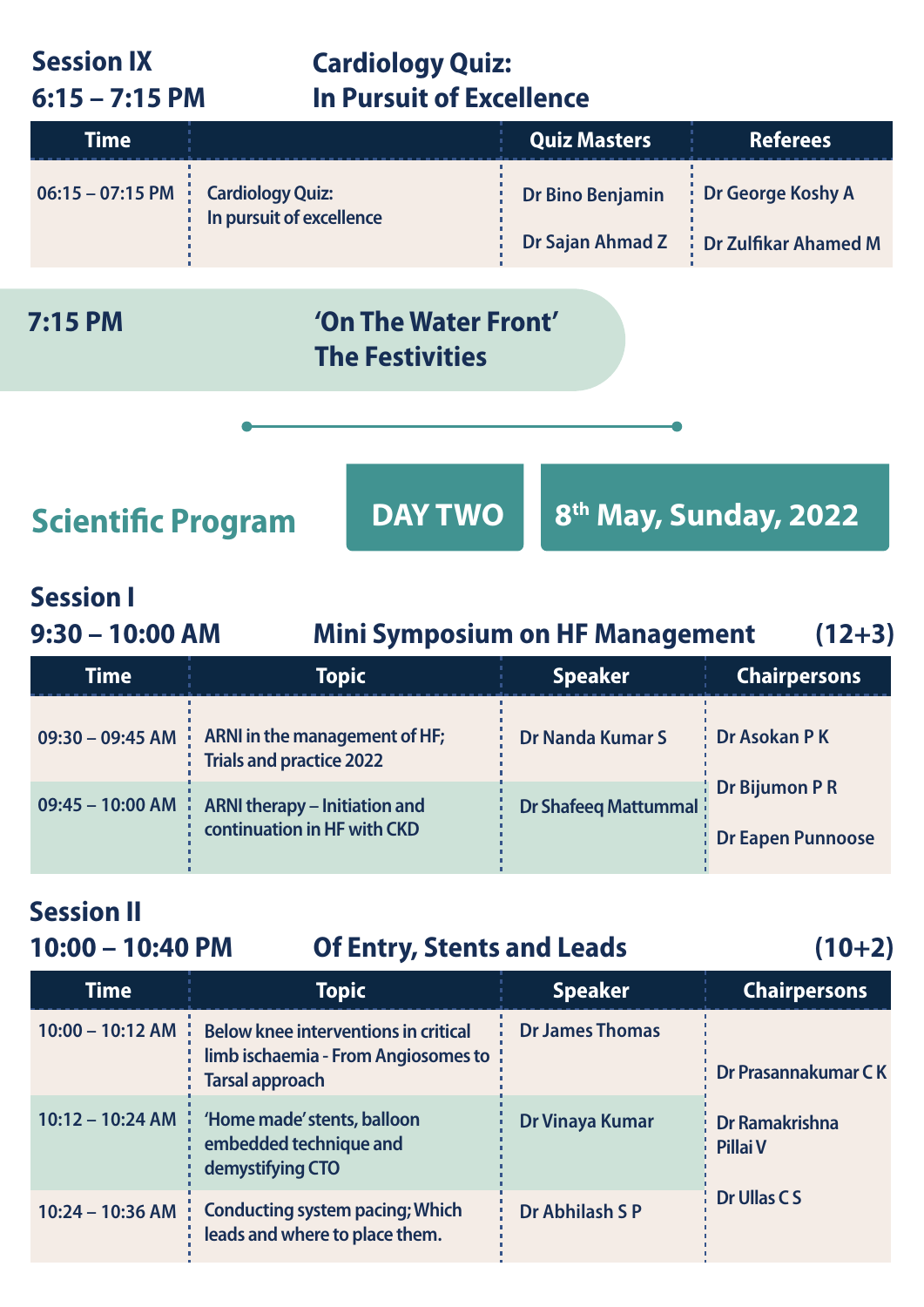**10:40 AM Coffee Break**



### **Session III**

| $10:55 - 11:30$ AM                 |                                                                            | <b>Strategical Moves in PCI</b>    |                       |
|------------------------------------|----------------------------------------------------------------------------|------------------------------------|-----------------------|
| <b>Time</b>                        | <b>Topic</b>                                                               | <b>Speaker</b>                     | <b>Chairpersons</b>   |
| 10:55 - 11:05 AM : Thrombosuction; | How to avoid a stroke                                                      | Dr Rajesh<br><b>Thachathodiyil</b> | <b>Dr Cibu Mathew</b> |
| $11:05 - 11:15$ AM :               | IV lithotrypsy; How to do away with<br>the calcium                         | Dr Ramakrishna CD                  | Dr Rajasekhar Varma   |
|                                    | 11:15 - 11:25 AM $\cdot$ Guide extension strategies;<br>The right approach | Dr Jayesh Bhaskaran                | Dr Umesan CV          |

#### **Session IV**

| 11:30 - 11:50 AM   | <b>Guest Lecture</b>                                                            |                     | $(15+3)$                                                           |  |
|--------------------|---------------------------------------------------------------------------------|---------------------|--------------------------------------------------------------------|--|
| <b>Time</b>        | Topic                                                                           | <b>Speaker</b>      | <b>Chairpersons</b>                                                |  |
| $11:30 - 11:50$ AM | <b>TAVI - Which wins? Balloon</b><br>expandable valve or<br>self expanding one? | <b>Dr John Jose</b> | Dr Ashish Kumar N<br><b>Dr Bijulal S</b><br><b>Dr Mahesh Nalin</b> |  |

| <b>Session V</b><br>$11:50 - 12:30$ PM | <b>Nightmares at Cath lab</b><br><b>CD Session</b> | $(6+2)$                 |
|----------------------------------------|----------------------------------------------------|-------------------------|
| <b>Time</b>                            | <b>Topic</b>                                       | <b>Chairpersons</b>     |
| $11:50 - 12:30 \text{ PM}$             | <b>Nightmares at Cath lab CD Session</b>           | Dr Anand Kumar V        |
|                                        |                                                    | Dr Jo Joseph            |
|                                        |                                                    | <b>Dr Rupesh George</b> |
|                                        |                                                    | Dr Sajeev CG            |
|                                        |                                                    | Dr Sunitha Viswanathan  |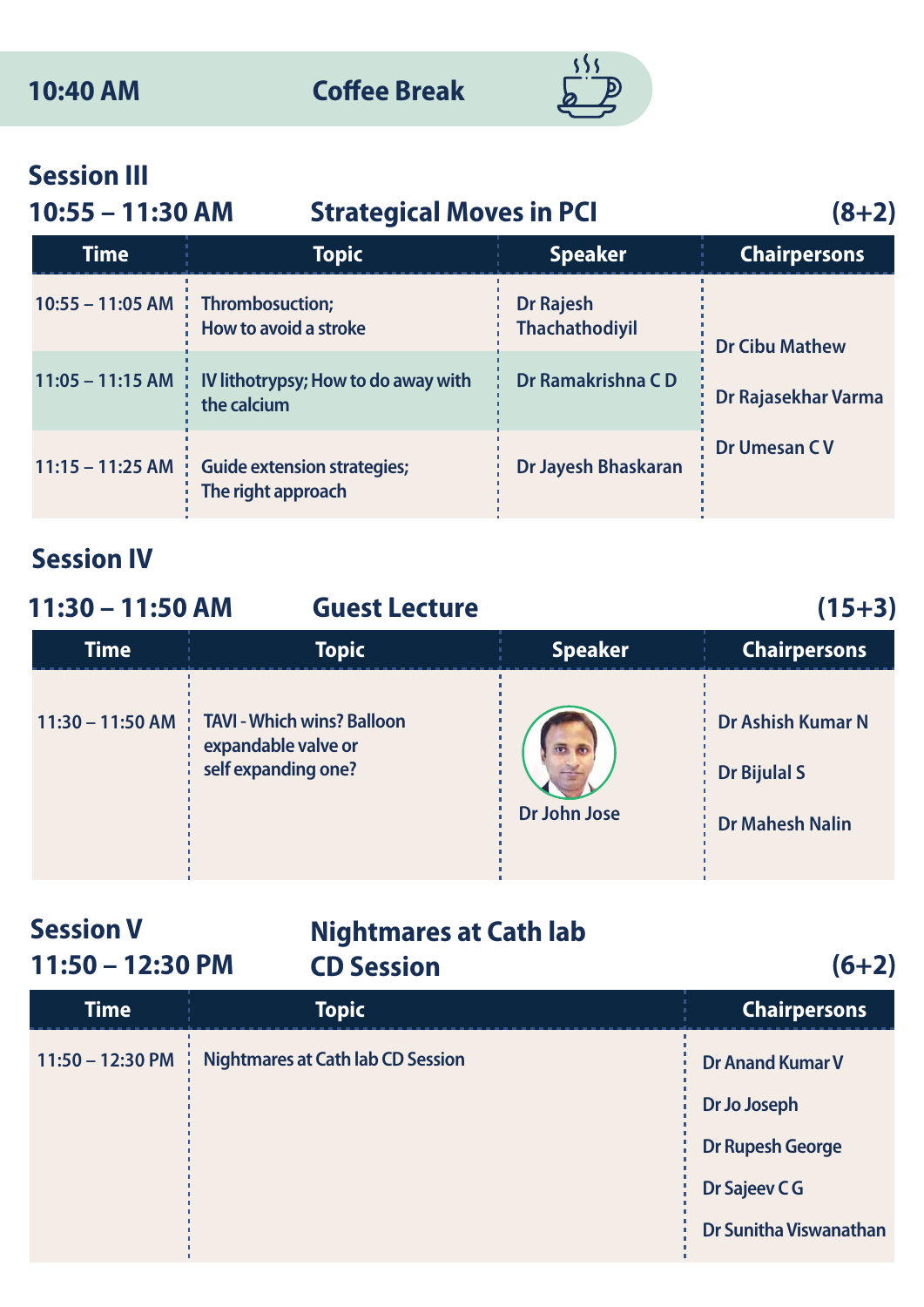#### **Session VI The Duel Debate on Cardiac Revascularization**

| Time              | <b>Duellists</b>                                                         |                                                                                                        | <b>Chairpersons</b>                                                                           |
|-------------------|--------------------------------------------------------------------------|--------------------------------------------------------------------------------------------------------|-----------------------------------------------------------------------------------------------|
| $12:30 - 1:00$ PM | The cardiologist<br>The cardiac surgeon<br><b>View point</b><br>Rebuttal | Dr Pratap Kumar N<br>$\ddot{\phantom{a}}$<br>: Dr Praveen Varma<br>10 mts each<br>$\sim$<br>5 mts<br>٠ | $\frac{1}{2}$ Dr Bijulal S<br>Dr Jayakumar T K<br>Dr Shaji Palangadan<br>Dr Sajy Kuruttukulam |
|                   | <b>Conclusion</b>                                                        | 5 mts                                                                                                  |                                                                                               |

**12:30 – 1:00 PM**

**1:00 - 2:00 PM Lunch | General Body Meeting**



#### **1:45 – 2:30 PM Session VII**

#### **The Da Vinci Session: The CHD (8+2)**

| <b>Time</b>                | <b>Topic</b>                                                            | <b>Speaker</b>                 | <b>Chairpersons</b>     |  |
|----------------------------|-------------------------------------------------------------------------|--------------------------------|-------------------------|--|
| $01:45 - 01:55$ PM         | Echocardiographic imaging of<br>coronaries; Where do we go<br>from now? | Dr Shine Kumar K               | Dr Annu Jose            |  |
| $01:55 - 02:05$ PM         | BTT shunt; Yesterday, today and<br>tomorrow                             | : Dr Navaneetha<br>: Sasikumar | <b>Dr Edwin Francis</b> |  |
| $02:05 - 02:15 \text{ PM}$ | Evaluating post OP TOF; How do we<br>measure success?                   | <b>Dr Krishnamoorthy K M</b>   | Dr Renu Kurup           |  |
| $02:15 - 02:25$ PM         | <b>Hemodynamics of ASD; Common</b><br>defect; Varying behavior          | : Dr Arun Gopalakrishnan       |                         |  |

# **2:30 – 3:30 PM**

### **Session VIII Residents Session; How to Make Them Exam Smart (20)**

| Time               | Topic                                    | <b>Speaker</b>          | <b>Chairpersons</b> |  |
|--------------------|------------------------------------------|-------------------------|---------------------|--|
| $02:30 - 02:50$ PM | <b>Interesting and intriguing ECG</b>    | <sup>i</sup> Dr Meera R |                     |  |
| $02:50 - 03:10$ PM | <b>Oxymetry runs; Analyze these</b>      | Dr Harikrishnan S       | Dr Sudhayakumar N   |  |
| $03:10 - 03:30$ PM | Hemodynamics; Un riddling<br>the riddles | Dr Sivaprasad K         | Dr Venugopal K      |  |

#### **3:30 PM Valedictory Function**